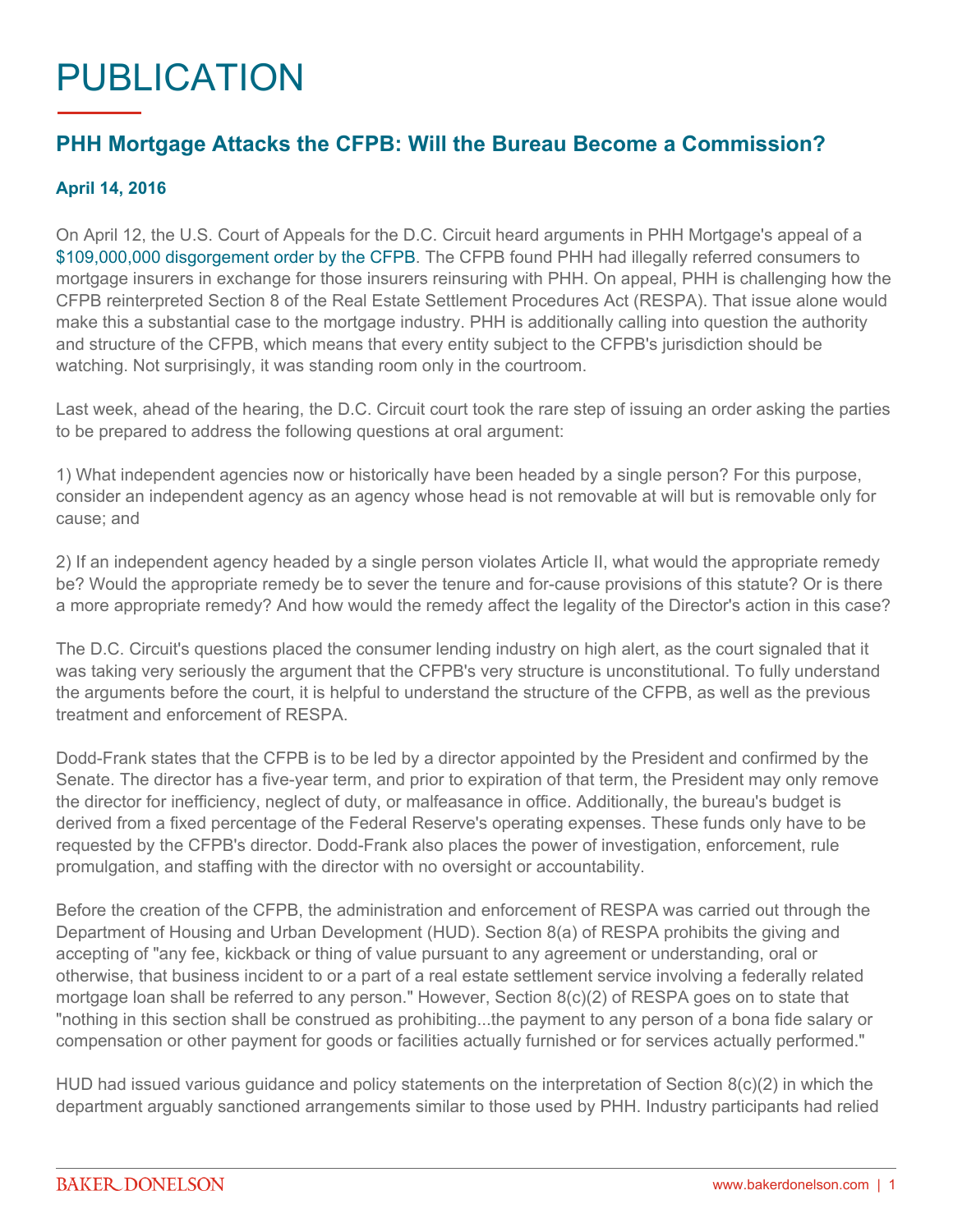on HUD's pronouncements, with an understanding that if fair market value was received for the goods or services being rendered, there was no RESPA violation.

It is important to note that the fees that PHH was collecting from mortgage insurers were considered to be within the "fair market value" for the service. In effect, the CFPB's issuance of the \$109 million penalty rejects the previous guidance issued by HUD and overlooks Section 8(c)(2) of RESPA completely.

Ted Olson of Gibson Dunn argued on behalf of PHH, noting that due process requires "fair notice of conduct that is forbidden." He argued that Director Cordray's actions were unconstitutional because he ignored decades of regulatory guidance by HUD and effectively rewrote RESPA to exclude Section 8(c)(2), which amounted to depriving PHH of due process.

When asked by the panel to explain the difference between a single-headed independent agency and multimember commission, Olsen noted separation of powers, concerns and the lack of checks and balances in the CFPB's current structure, including that the President does not have the power to remove the director without cause. When asked whether granting the President the power to remove the director without cause would correct the constitutional questions, Olsen said no. He listed other flaws in the CFPB structure, including its funding and its ability to write its own rules and regulations and hire and fire personnel, all without oversight. Olsen pointed out that the combined impact is a governmental entity with enormous power to impose penalties like the one assessed against PHH with the only check on that authority being review by the courts.

The panel asked Olsen what remedy PHH sought. He replied, "The only remedy is that this agency is unconstitutional and the decisions of this Director in this case have to be overturned and the decision has to be vacated." Olsen further stated, "If I was in your shoes I would be very tempted to write an opinion that Congress cannot create an agency like this that ignores all the rules of separation of powers. The separation of powers is what protects our liberties as individuals in this country...The very definition of tyranny is to concentrate all powers; legislative, judicial, and executive in a single agency. This agency has more power, I submit, than any other agency ever created by Congress."

Lawrence DeMille-Wagman, arguing on behalf of the CFPB, argued that other agencies are structured such that their leadership can only be removed for cause, citing the Federal Trade Commission (FTC) as an example. He was quickly cut off by Judge Kavanagh, who pointed out that the FTC is structured as a commission. Judge Kavanagh stated, "Historically independent agencies have been multi-member on the theory that they are non-partisan or bipartisan. This [the structure of the CFPB] is a novel structure with very few precedents." The judge noted that, "you are concentrating in a huge amount of power in a single person that the President has no authority over." In one of the most telling questions, Judge Kavanagh asked, "I presume your preferred remedy would be to sever the tenure and for-cause provisions of this statute?" DeMille-Wagman agreed and went further by saying the CFPB would then hope the court would remand the case back to the CFPB for reconsideration under a commission that would be removable for cause.

To rebut Olsen's due process argument, DeMille-Wagman argued that PHH had no right to fair notice as the CFPB is entitled to interpret ambiguous statutory provisions in adjudicative proceedings and may apply those interpretations retrospectively. The panel then referenced HUD's guidance and statements and asked how they were ambiguous. The CFPB argued that HUD never explicitly sanctioned the type of agreement entered into by PHH. The judges did not seem to agree, going as far to compare the CFPB's argument to a police officer saying you can cross the street and then giving you a thousand dollar ticket when you get to the other side. After some back and forth, the panel went further, asking, "Why would HUD issue the letter and then say, just kidding?" Given the tone and the line of questioning, the outlook does not look good for the CFPB.